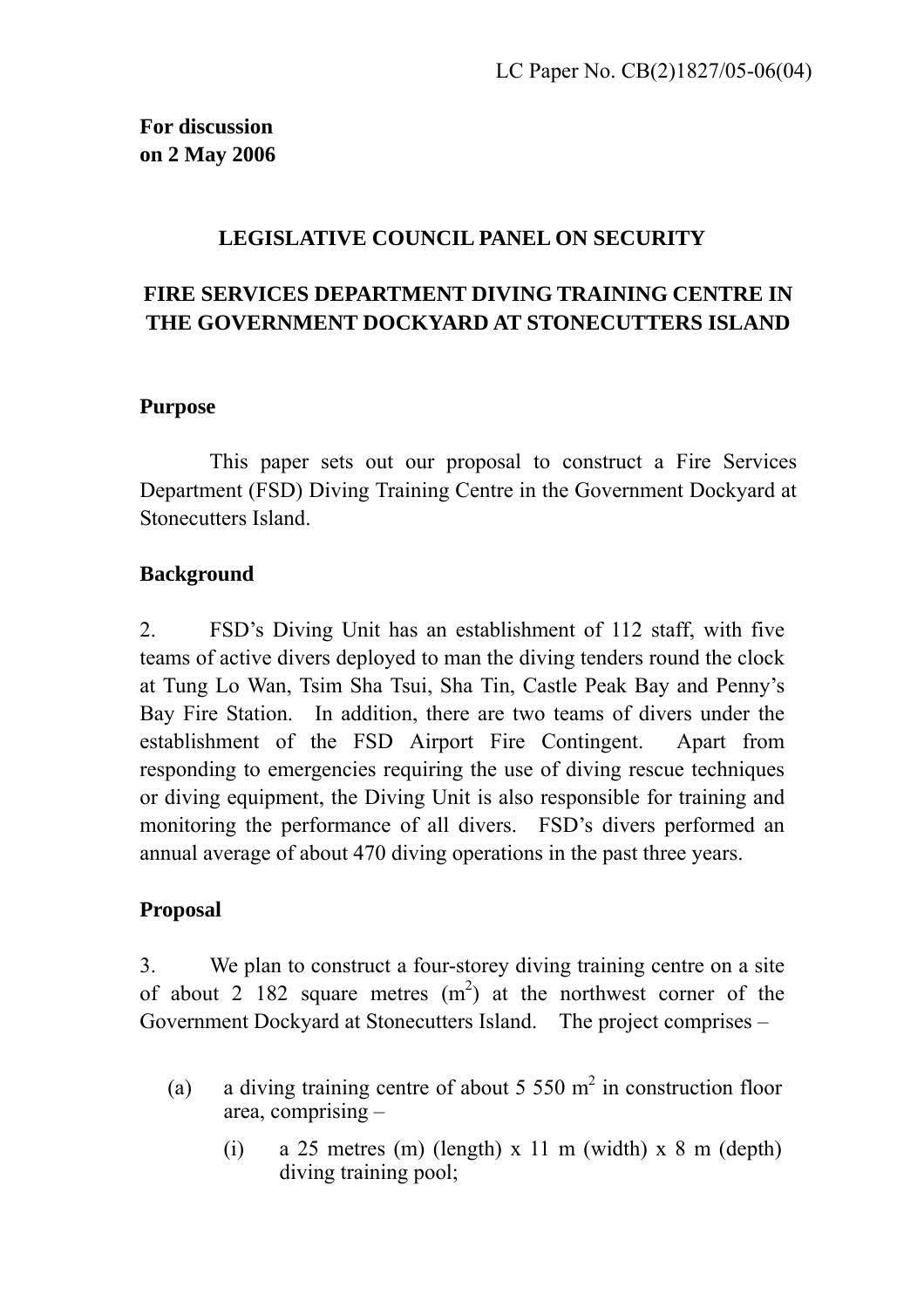- (ii) training facilities including a lecture room/classroom, a workshop and demonstration room, a deep dive training room with a deep dive simulator  $\frac{1}{1}$  and a room with a deep dive simulator  $\frac{1}{1}$  and a two-compartment decompression chamber<sup>2</sup>, a rapid pool<sup>3</sup>, a welding tank<sup>4</sup>, an overhead rail and helicopter winch simulator with electric fans<sup>5</sup> and a wave generator<sup>6</sup>;
- (iii) supporting facilities including an appliance room, stores, dormitories, a canteen/recreation room with pantry, a kitchen and kitchen store, an infirmary, a rescue command and control room, locker and changing rooms, a diving equipment/uniform drying room, a first aid room, offices, toilets and ablutions, tanks and tank rooms, a lift, pump rooms, two dangerous goods stores, a fire control room, emergency generator rooms and plant rooms;
- (iv) a drill yard for parade and operational exercise/drills and for parking of reinforcing fire appliances/ambulances; and
- (b) berthing facilities including a crane, a new jetty formed by a pontoon and a mooring dolphin, and a floating jetty formed by extension of the existing boat hoist jetty for berthing of a diving support vessel and diving support speedboats.

The site plan is at **Annex A** and the perspective drawing of the proposed diving training centre is at **Annex B**.

## **Justifications**

 $\overline{a}$ 

#### Diving Training Centre

4. There is a need for FSD's divers to be adequately and appropriately trained to ensure both the efficiency and safety in performing their diving duties. In Hong Kong, maritime and underwater

 $<sup>1</sup>$  The deep dive simulator is a wet chamber used for simulating deep sea diving conditions.</sup>

 $2$  The two-compartment decompression chamber is used for aptitude test of diving trainees, and treatment of decompression illness stricken divers.

<sup>&</sup>lt;sup>3</sup> The rapid pool of dimensions 15 m (length) x 5 m (width) x 2.5 m (depth) is used for simulating conditions of whirling and rapid currents for swift water rescue training. 4

<sup>&</sup>lt;sup>4</sup> The welding tank is used for training divers in operating underwater thermal cutting and welding

tools.<br><sup>5</sup> Overhead rail and helicopter winch simulator with electric fans are used for simulating helicopter winching operation under imitating downwash from a helicopter.

<sup>&</sup>lt;sup>6</sup> The wave generator will be placed in the pool to create big wave.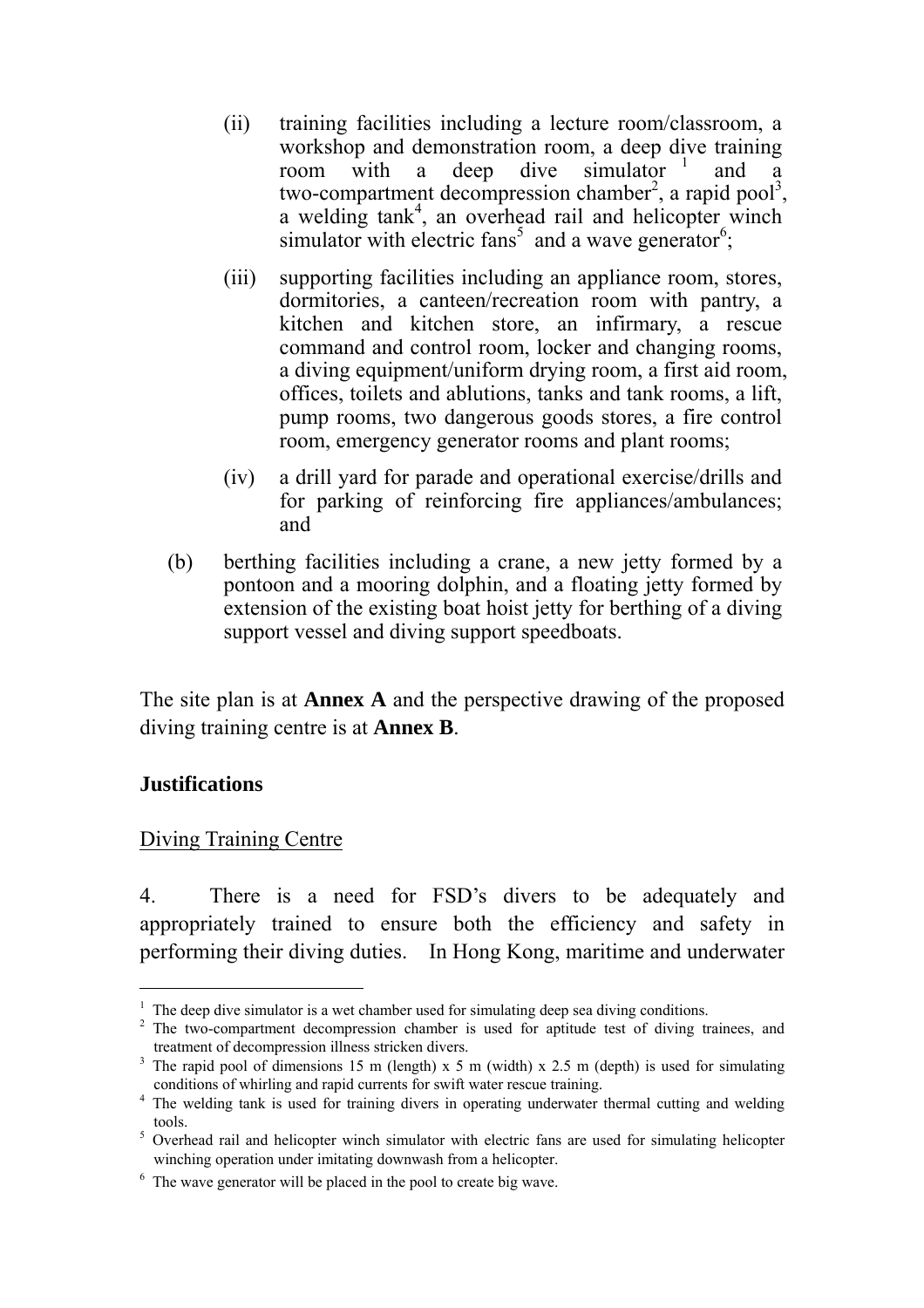rescue operations are inherently dangerous. Normally, visibility in waters is low due to heavy silt loading which blocks off the sunlight. Rescue operations in typhoon shelters, cargo handling basins and waste water treatment plant are in particular dangerous because in addition to the extremely low visibility, the water can be full of biological and chemical pollutants which impose risk to divers if there is no proper training and protection. The rough sea environment and heavy marine traffic in Hong Kong waters further impose danger on divers.

5. To cope with the challenging work, all FSD's divers must go through initial and advanced diving courses before they can be deployed as a rescue diver. To be professional divers, they also have to acquire advanced diving rescue skills, such as decompression, underwater thermal cutting, light salvage and application of underwater rescue tools. Moreover, they are required to undergo regular training to keep up their competency.

6. Due to the lack of suitable training facilities in Hong Kong, FSD's divers have to conduct training, including initial training, in the open sea. The unfavourable sea conditions in Hong Kong are undesirable for diving training, particularly for initial training. The rough sea environment and the heavy marine traffic adversely affect the teaching of diving and rescue techniques, and impose danger on the diving trainees. The limited underwater visibility also makes it difficult for instructors to observe and monitor the trainees' performance. In addition, initial and advanced diving training are frequently conducted in waters far away from the marine traffic, resulting in long travelling time by fireboats.<sup>7</sup> Training sessions are often interrupted or even cancelled when the fireboats have to respond to emergencies or when the weather is inclement. The proposed diving training centre will enable diving training to be efficiently and safely conducted under controlled environments. Moreover, Hong Kong lacks the training facilities for conducting training courses on the advanced diving rescue skills mentioned in paragraph 5 above, and FSD has to rely on overseas training to provide such training to its divers. Due to financial and manpower

 $\overline{a}$ 

 $7$  FSD's fireboats usually have to sail for more than an hour to reach suitable sites in the open sea for divers to receive diving training.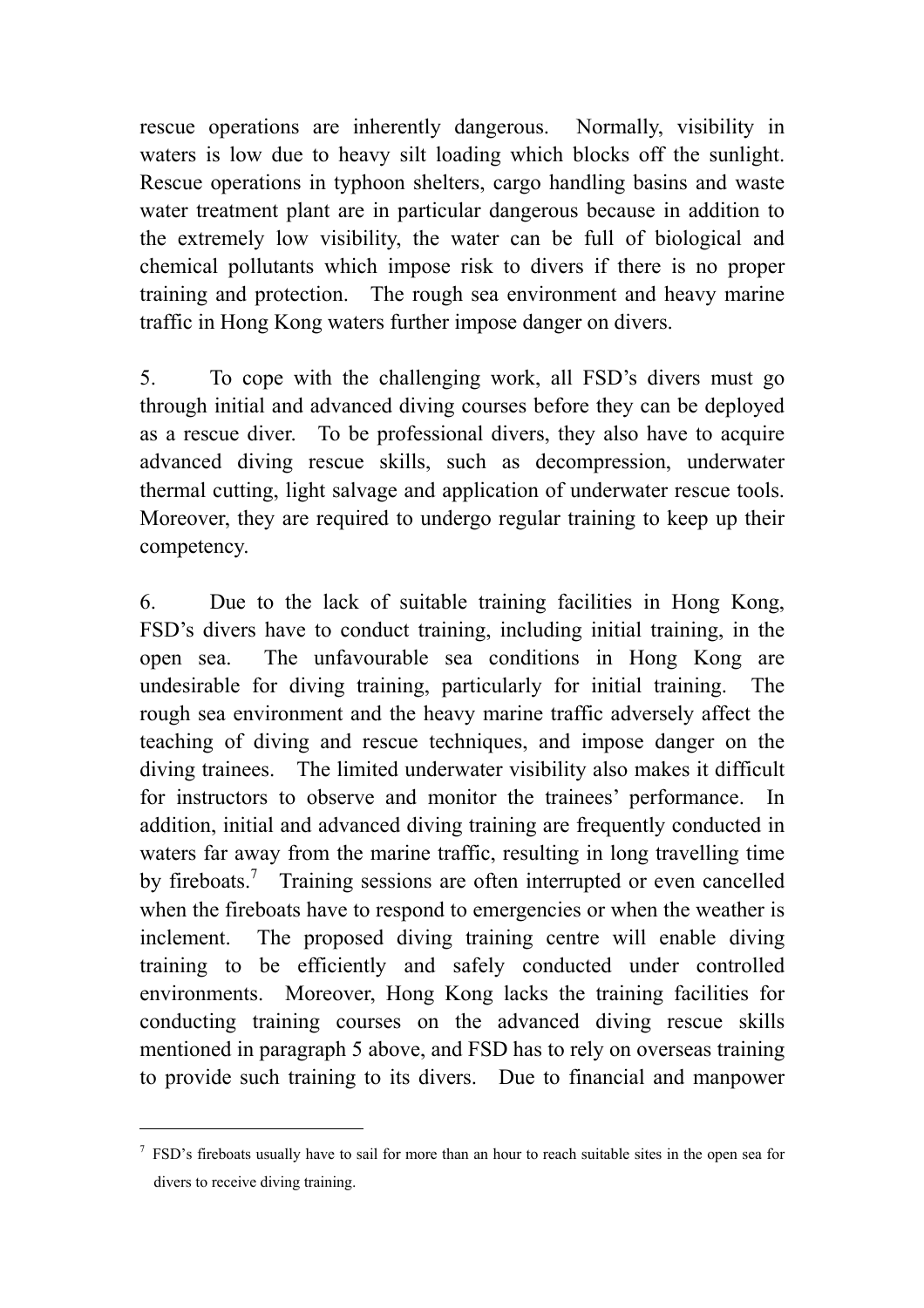constraints, only a limited number of divers could attend such overseas diving training each year. With the training facilities of the proposed centre, all divers can readily acquire the advanced diving rescue skills in Hong Kong.

7. Apart from FSD, other Government departments, such as the Hong Kong Police Force and the Customs and Excise Department, also have diving training needs. FSD has assisted some of these departments in training their divers at public swimming pools and in the open sea. The proposed diving training centre can therefore, also provide better training facilities for other departments to meet their training needs.

## Berthing Facilities

8. With the commissioning of the proposed diving training centre, divers will still need to undergo training in the open sea to gain practical experience. To achieve efficiency in conveying divers to undergo such training, it is necessary to provide the proposed berthing facilities at the diving training centre. The proposed berthing facilities can provide accommodation for diving vessels. This will facilitate divers to board the vessels at the diving training centre for travelling to suitable sites in the open sea for training, without the need to travel to other fireboat stations to board the vessels.

9. The proposed berthing facilities will also serve as a base for marine rescue operations. The Government Dockyard at Stonecutters Island is centrally located in Hong Kong waters and right next to the major fairways. There are also existing facilities for refuelling, boat hoisting and landing within the Government Dockyard. To take advantage of the strategic location and the existing facilities of the Government Dockyard, we plan to provide permanent accommodation for a diving support vessel and two speedboats, which are temporarily accommodated at Tung Lo Wan Fireboat Station and Eastern Sea Rescue Berth of Chek Lap Kok Airport. Moreover, the Diving Unit head office and a diving tender currently at Tsim Sha Tsui Fire Station will be re-provisioned to the proposed training centre to closely monitor diving training programmes at the centre and to respond to emergencies occurring at the heart of the harbour.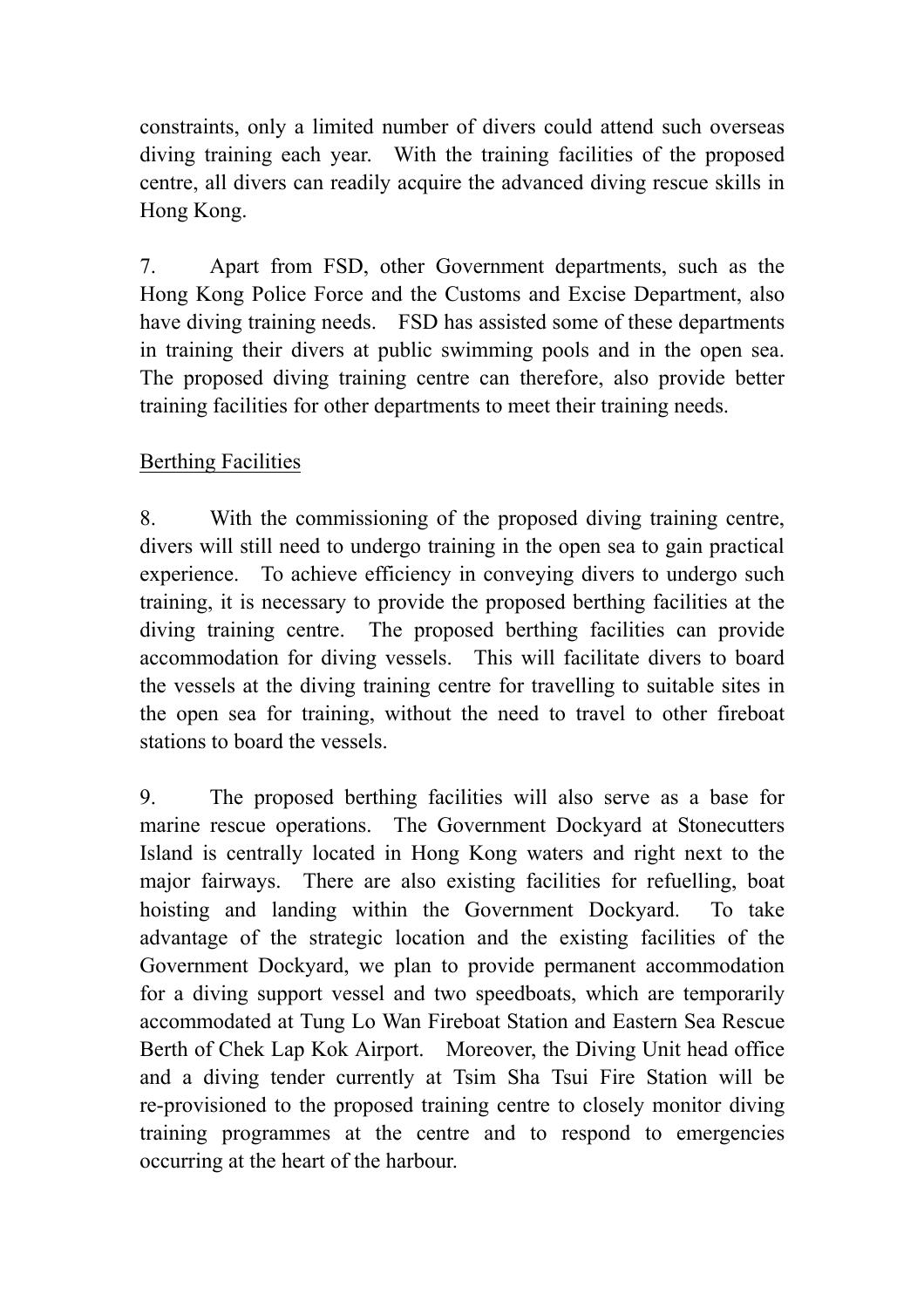## **Public Consultation**

10. We consulted the Community Affairs Committee of the Sham Shui Po District Council about our proposal in January 1999 and June 2002. The Committee members have no objection to the proposal.

11. In respect of the provision of berthing facilities at the diving training centre, we consulted the Environment and Food Committee of the Sham Shui Po District Council in March 2005. The Committee members raised no objection to the provision of berthing facilities and offered their support to the project. Pursuant to the Foreshore and Sea-bed (Reclamations) Ordinance (Cap. 127), the Lands Department has published notice of the proposed berthing facilities. No objection to the proposal was received.

## **Environmental Implications**

12. The project is not a designated project under the Environmental Impact Assessment Ordinance (Cap. 499). We completed a Preliminary Environmental Review (PER) for the project in February 1998. The PER concluded that the project would have no long-term environmental impact. The Director of Environmental Protection vetted the PER and agreed that an Environmental Impact Assessment would not be necessary.

13. During construction, we will control noise, dust and site run-off nuisances to within established standards and guidelines through the implementation of mitigation measures in the relevant contracts. These include the use of silencers, mufflers, acoustic lining or shields for noisy construction activities, frequent cleaning and watering of the site, and the provision of wheel-washing facilities.

## **Land Acquisition**

14. This project does not require any land acquisition.

## **Financial Implications**

15. The estimated capital cost of the project is \$144.1 million in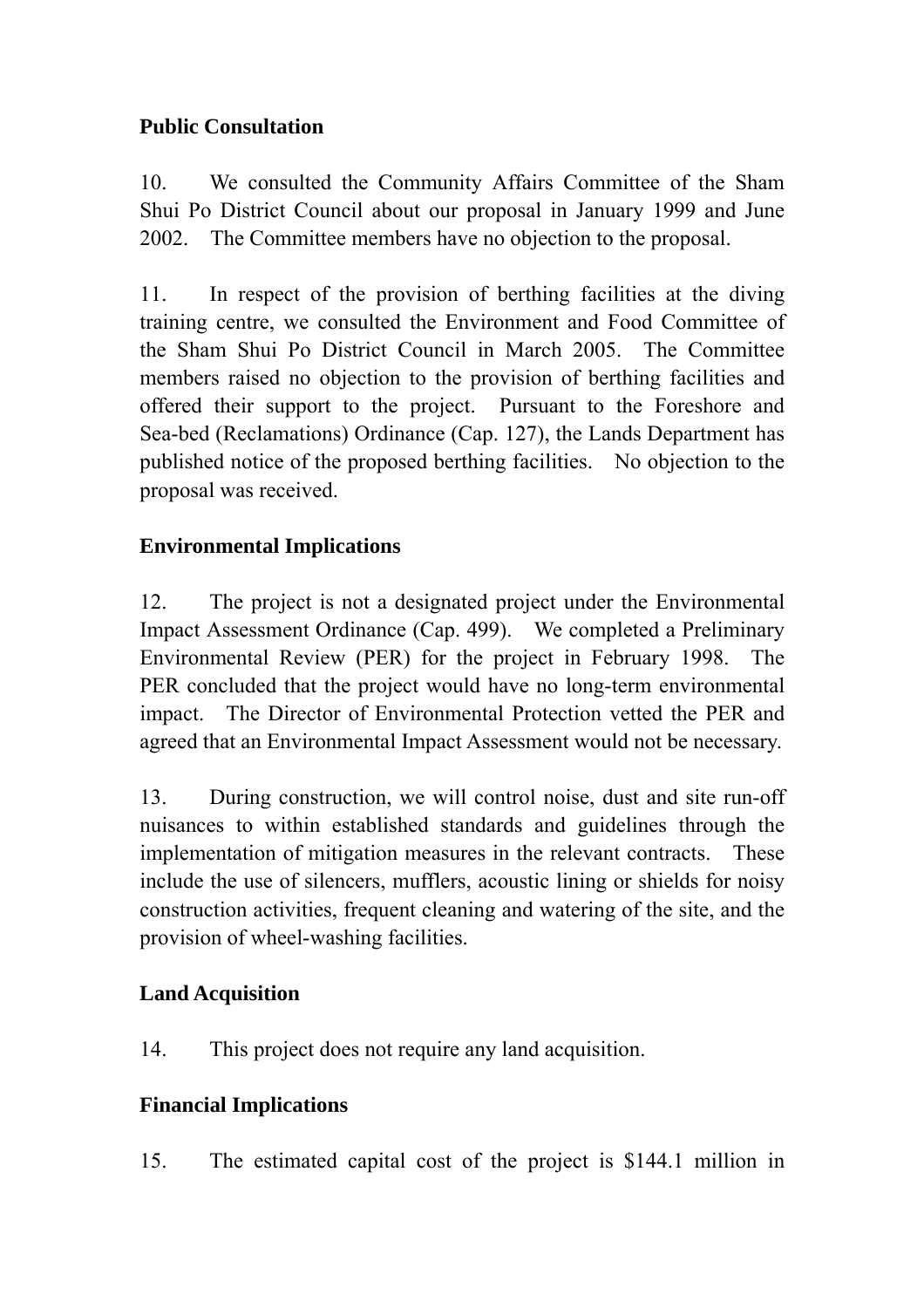money-of-the-day (MOD) prices. A breakdown is at **Annex C**. The additional annual recurrent expenditure arising from this project is estimated to be \$3.746 million.

## **Implementation Plan**

16. We plan to submit the proposed project to the Public Works Subcommittee and the Finance Committee in May and June 2006 respectively. Subject to funding approval, we plan to start construction in December 2006 for completion in March 2009.

**Security Bureau April 2006**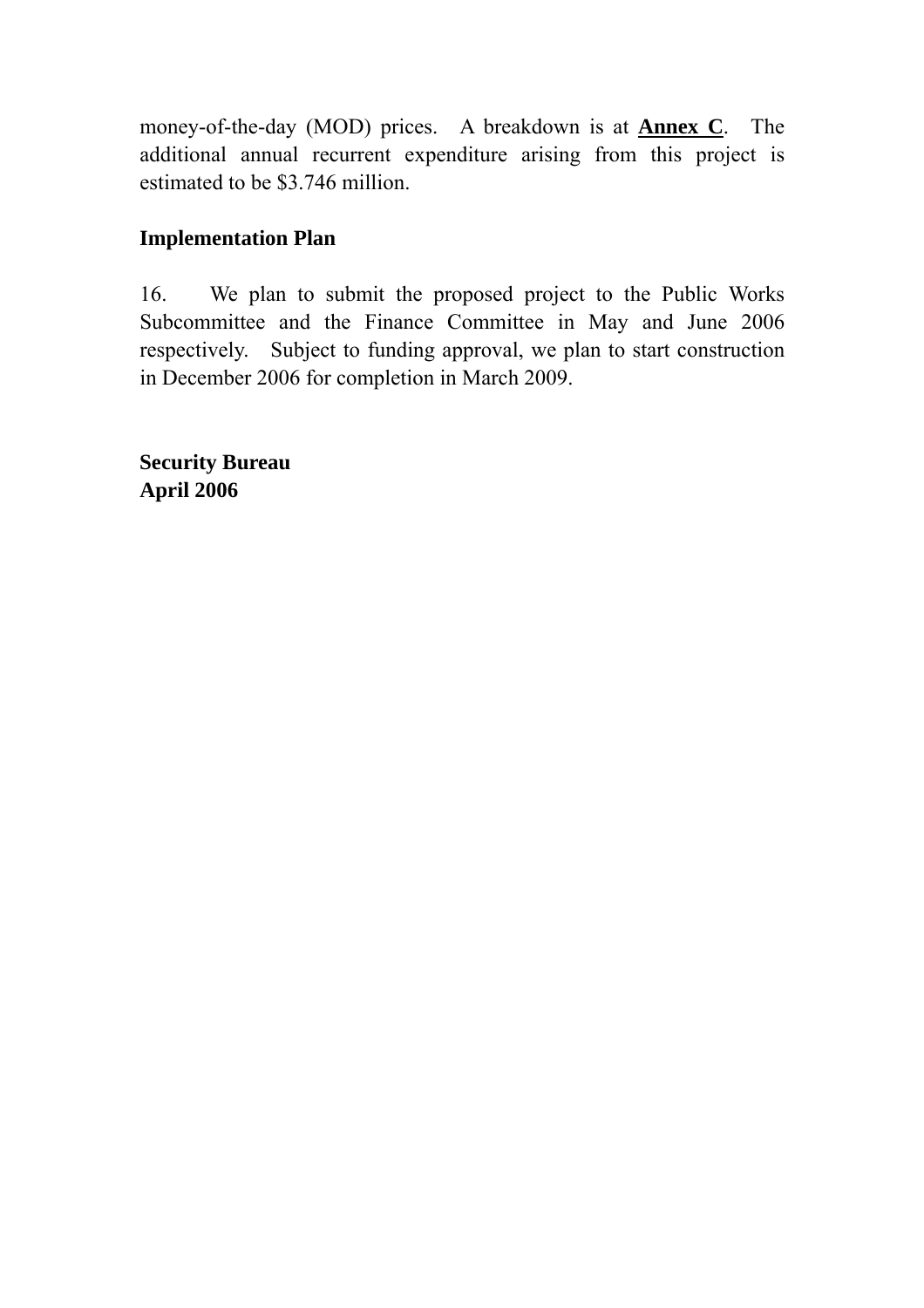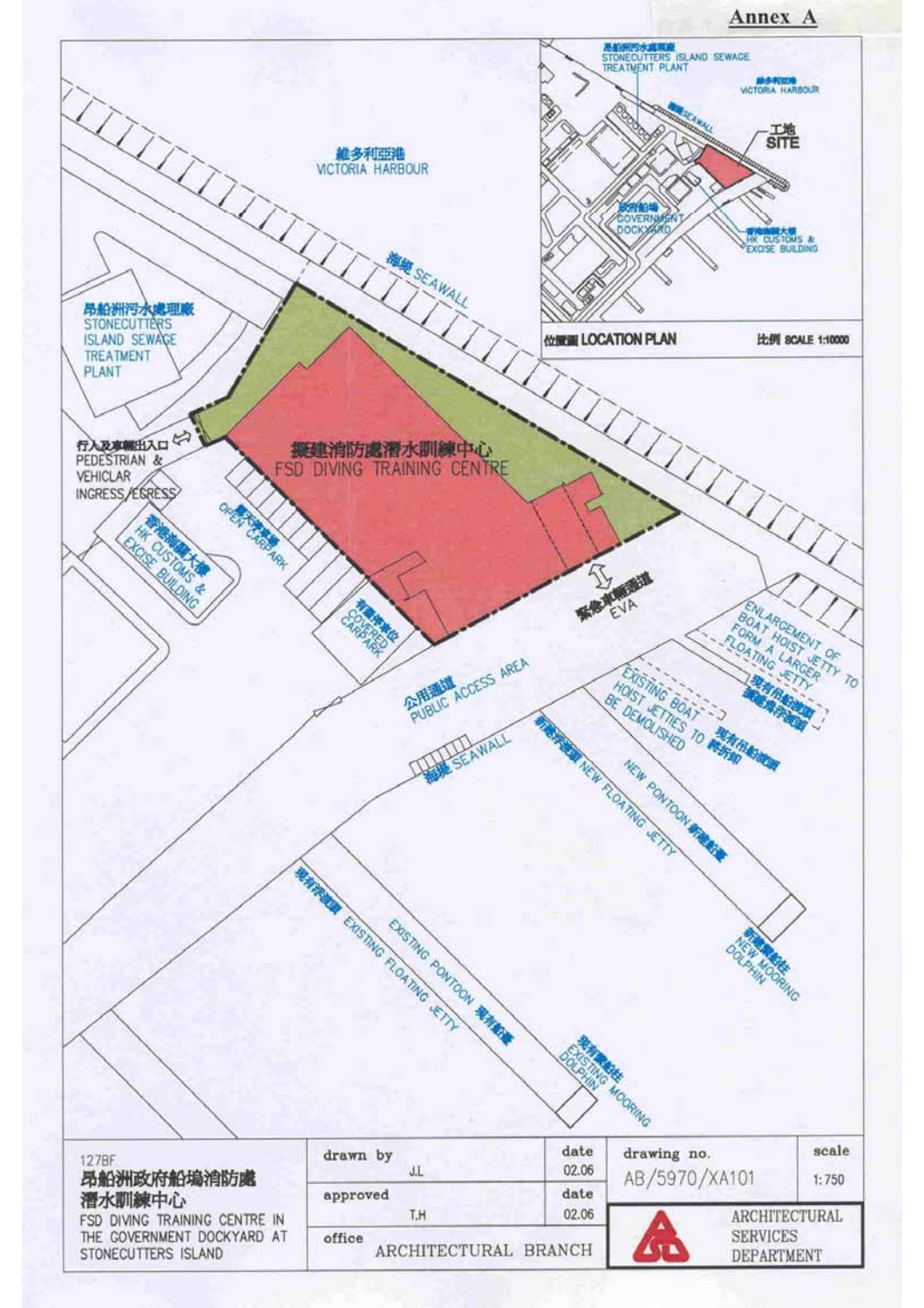



消防處潛水訓練中心西北面立面圖(模擬圖)<br>NORTH-WESTERN ELEVATION OF THE FSD DIVING TRAINING CENTRE (ARTIST'S IMPRESSION)

| 127BF<br>昂船洲政府船塢消防處<br>潛水訓練中心<br>FSD DIVING TRAINING CENTRE IN<br>THE GOVERNMENT DOCKYARD AT<br>STONECUTTERS ISLAND | drawn by<br>C.H                | date<br>02.06 | drawing no.<br>AB/5970/XA102         | scale<br><b>N.T.S.</b> |
|---------------------------------------------------------------------------------------------------------------------|--------------------------------|---------------|--------------------------------------|------------------------|
|                                                                                                                     | approved<br>T.H                | date<br>02.06 |                                      | ARCHITECTURAL          |
|                                                                                                                     | office<br>ARCHITECTURAL BRANCH |               | <b>SERVICES</b><br><b>DEPARTMENT</b> |                        |